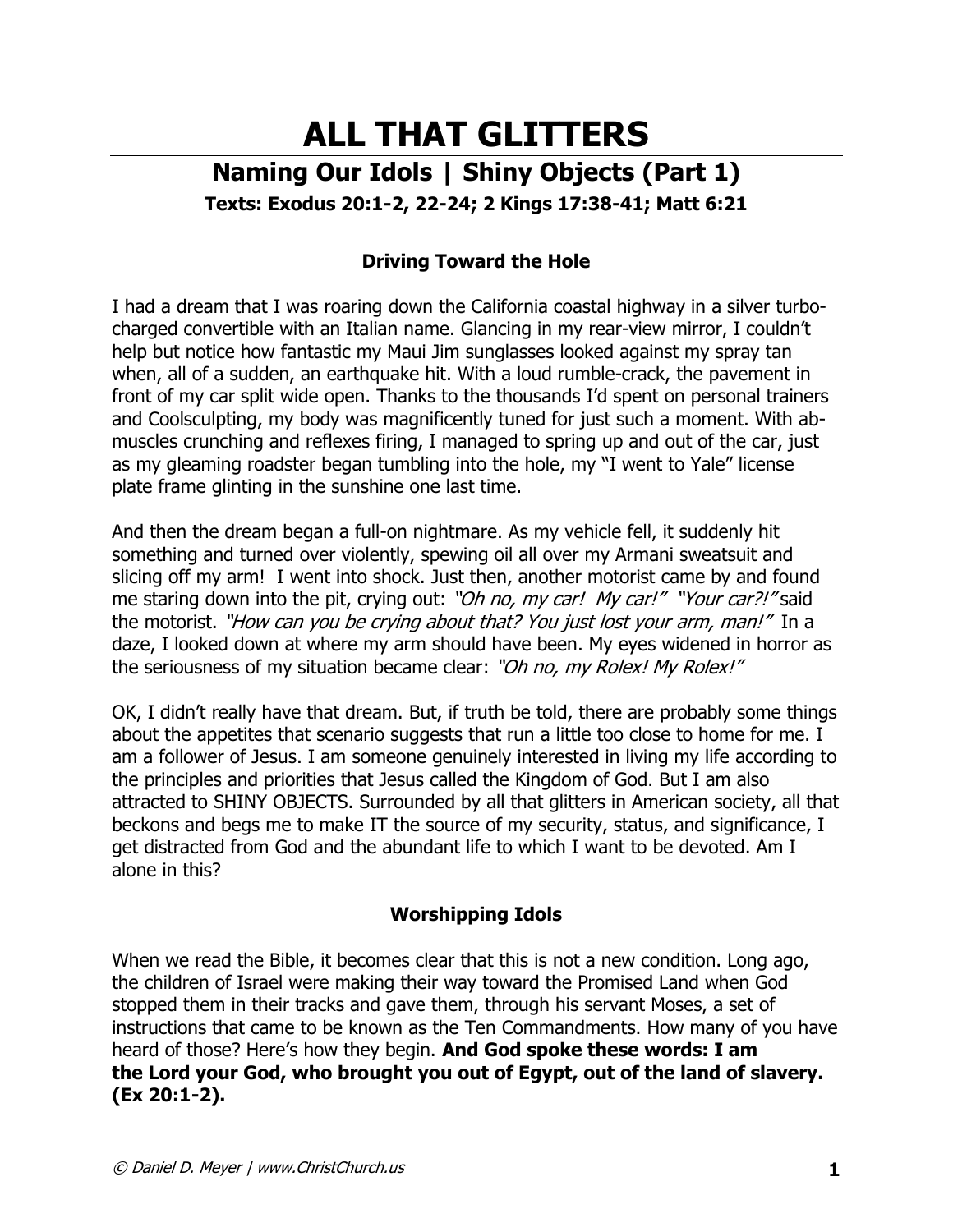Now, let's stop right there, because these words set the context for everything that follows. Here's the text or Tweet version: "I don't want you to be slaves." "I hated it when you were back there in Egypt chained to masters that didn't care about you. I hated it when you were crushed and burdened and owned by others. That's why I got you out of Egypt and on this road to a life of real milk and honey.

And then God goes on to give the Israelites ten instructions about how to enter that Promised Land. He gives them clues on how to avoid giving your life to dead things, and how to reverence the Source of your life, and how to avoid burning out yourself or the people you influence. God lays out instructions for doing right by your elders, and preserving life, and not messing up your marriage. In the remaining commandments, God advises us on becoming respectful, truthful, contented people. The Ten Commandments are such stunningly relevant instructions for building the best kind of life and society that, I don't know, maybe we should put them up on our walls.

But the very first commandment is the most important one. In fact, it is the key to fulfilling all of the other ones. God's first instruction is: **You shall have no other gods before me. (Ex 20:3)** Be devoted to Me first, because it will be your relationship with Me that will supply you with the grace, wisdom, and power you need to live into your life's potential. And whatever you do, **Do not make for yourselves gods of silver or gods of gold. (Ex 20:23).** Do not get distracted from Me and the great life I want to give you by worshipping SHINY OBJECTS.

In biblical times, there was a different word for what we're calling SHINY OBJECTS. The word is "IDOL." Author Michael Slaughter says that "An idol is anything that receives the primary focus of my energy or resources, which should belong to God." **"**Idols are good gifts of God to which we assign a wrong priority." Is there anything in your life or mine that fits that description? Nah, idolatry is a practice that only primitive, pagan people get involved with. **[YouTube Video: Skit Guys - Idol Worship]**.

Yes, sports can become God to some people. It's why we started a Saturday night service for those of us distracted by youth sports, the shimmering golf links, and early Bears games! Our political tribe or family comforts can be an idol. We have television temples now to musical celebrities. It's not an accident that it's called "American Idol." I for one tune into "The Voice" religiously, mindful there was a time when people heard that term and thought of God not Blake Shelton. How many of you might acknowledge that these screens of ours are among the SHINIEST OBJECTS ever? So are the massive industries pushing sex and youth at us. So are our online and physical shopping centers.

On one level, these are all good gifts of God. But when we assign to them a wrong priority and primacy they betray us. They eat up the time and energy that we might have put into worshipping God, reading his Word, building deep relationships with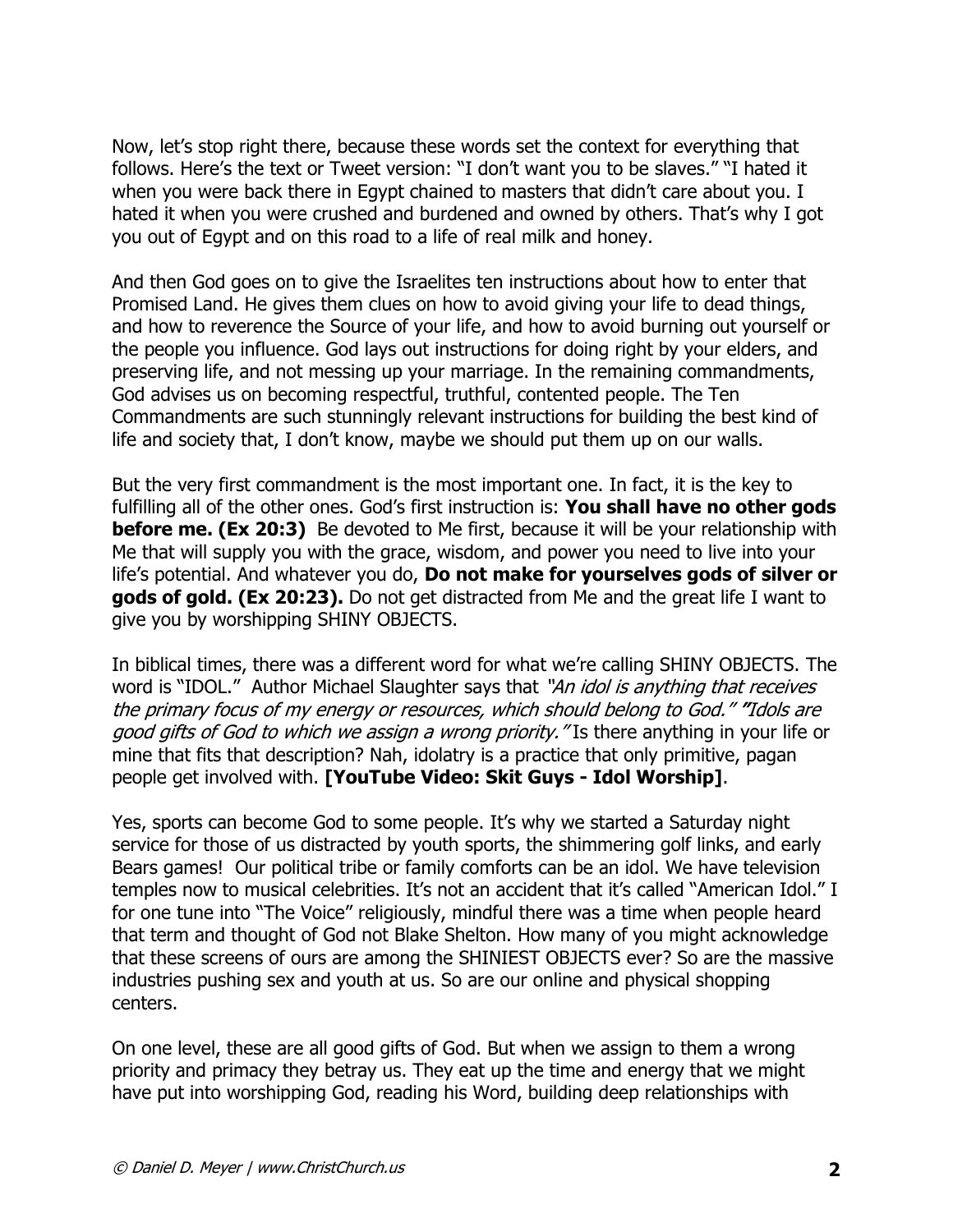others, savoring the staggering natural beauty and complexity the Creator has sown into the Creation, or addressing the important servant needs of this world. Most of our kids aren't going to be D1 athletes and their lives will be less because they missed out on developing a lasting relationship with Jesus and a Christian worldview. Most of us would be far better off having deeper marriages and friendships than being slightly better or more knowledgeable about whatever else we worship. Worship, you see, isn't a once-a-week, 75 minute activity; it's the orientation we bring to life 24/7. This is why, perhaps, the most important, kind, and controversial question I could ask today is: What are YOUR idols? Who or what do you really put first?

## **Our Devotion Matters to God**

Do you remember that dream of me driving along in that shiny car, rejoicing in my golden appearance and glittering degrees? I wasn't just kidding. I get seduced by this stuff too. I am tempted to root my sense of security and significance in these false gods, though I am embarrassed to admit that. I tell myself at times: **"**I'm not truly devoted to these SHINY OBJECTS. I've just diversified my attention a bit." But I find that as I give in to distractions that then become dominating forces in my life. How about you?

Let me be blunt because not enough Christians and churches are these days: God commands us to make Him alone the object of our devotion. We can have many interests but only one true inspiration, one FIRST LOVE. Long ago, the nation of Israel was infiltrated by a variety of foreign spiritual and cultural practices that gradually took over the moral vision and life of the people there. God sent his prophets to say to them: **Do not forget the covenant I have made with you, and do not worship other gods. Rather, worship the Lord your God; it is he who will deliver you from the hand of all your enemies. (2 Kings 17:38-39).** 

Here's the application: God wants us to make a "covenant" with him – an exclusive vow of loyalty to him above all others (as in marriage). There is a word for when someone is supposedly in a marriage covenant but then chooses to get distracted by diversifying his or her love interests. That word is "adultery" and it rhymes with "expensive divorce"! In the Deuteronomy 5 version of the First Commandment, God says that he is "jealous."

We hear that word today and think "insecure." But the original Hebrew word for "jealous" more properly means "passionately invested." God tells Israel that he is all in with them. He is committed to protecting and providing for them and helping them build a more abundant life than any shiny idol can possibly deliver. So, the first problem with getting distracted and letting God slide down our priority list is that it affects HIM. It hurts the heart of the One who loves us and gave us life. It enflames his jealousy and damages the intimacy we could have with him.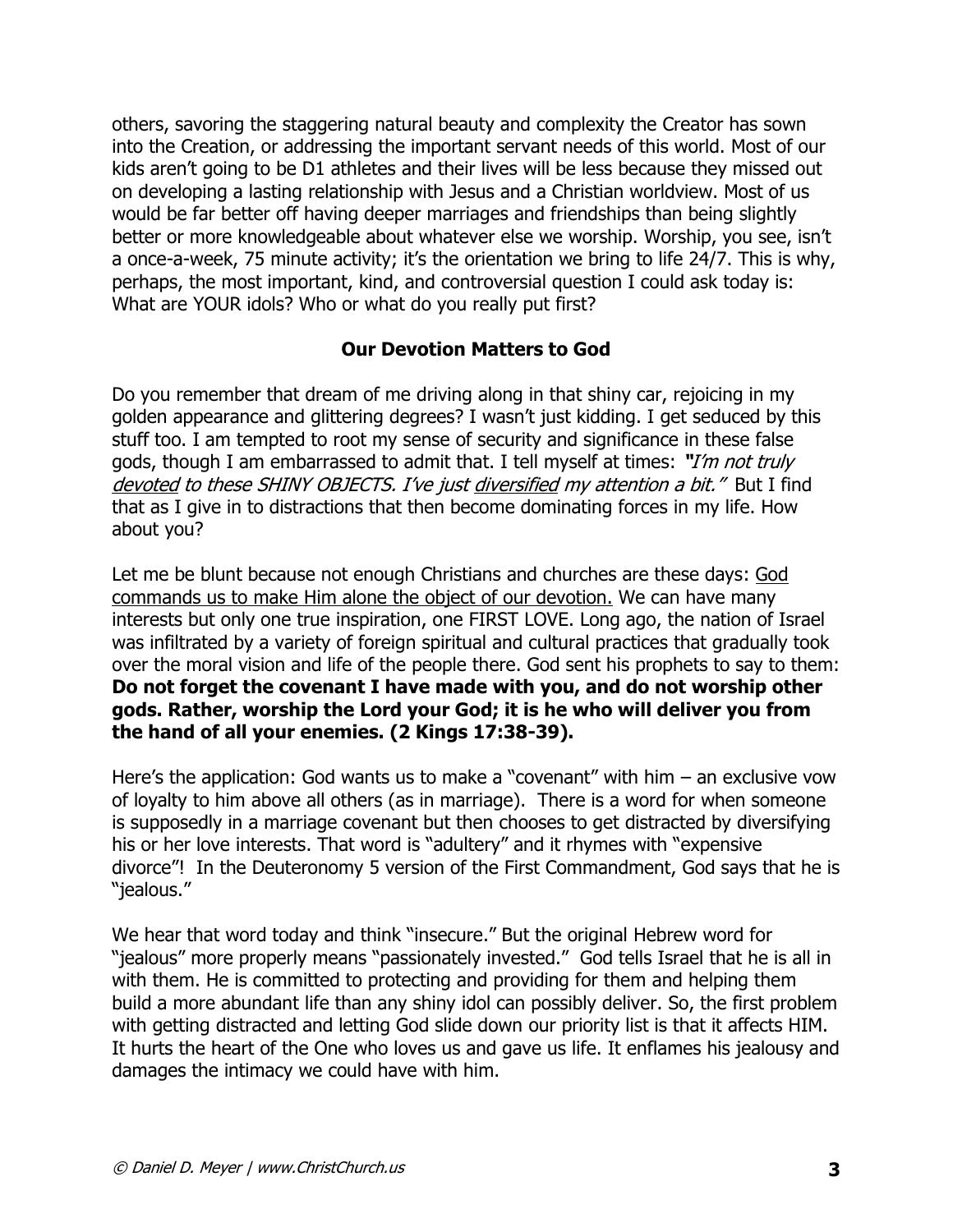#### **Our Devotion Matters to Others**

But there is also a second problem when we get comfortable with idolatry and the people of Israel experienced that too. 2 Kings 17 reads: **They would not listen, however, but persisted in their former practices. Even while these people were worshiping the Lord, they were serving their idols (2 Kings 17:40).** And here's the key lesson: **To this day their children and grandchildren continue to do as their ancestors did (2 Kings 17:41).** 

Do you know what's really dangerous about getting comfortable with a life that is distracted by SHINY OBJECTS rather than devoted to God? Other people notice it. Our neighbors and workmates notice what we really put first. Our kids do too. They not only notice it; they imitate it. Our kids don't adopt our aspiring proclamations; they adopt our actual priorities. More often than not, our kids will reproduce in their lives what we are truly passionate about.

When I was a child, my mother made a priority of bringing me to church on the weekend. She went to Sunday School and I went to Sunday School. She then attended a worship service which I then attended. I saw her reading the Bible at home and so, one summer during Vacation Bible School, I started reading the Bible and memorizing verses for myself. Later, as some of you know, I would walk away from the faith. But I think that one of the reasons I came back to it, was because I saw at a young age that it had been not just an aspirational value but an actual priority for her.

It's never too late for a parent to set that example for their kids or any of us to set that example for the others who watch us. My friend, Brian, was 64 years old when he rededicated his life to Christ and resolved to make Him, and his work through Christ Church his number one devotion. Brian didn't have much time. Pancreatic cancer is a ruthless enemy. But the witness of his extraordinary generosity, profound humility, and faithful courage, turned the hearts of many of us toward God.

How do you know what your actual priority is? Check your calendar. Where and how you spend your time will help you identify what you worship. Check your financial expenditures too. It isn't called a "checkbook" for nothing! Jesus told 16 of his 38 parables about money and taught more on the subject of what we do with our financial resources than on any other topic except faith, because he knew that **Where your treasure is, there will your heart be also (Matt 6:21)**.

### **Move from Distraction Toward Devotion**

As you go forth today, I know you will be pressed on all sides to pursue a mainly material life – a life whose constant clamoring cry is: "I want, I need, I have, I keep." But, remember, all that glitters is not gold. An earthquake is coming to every one of us